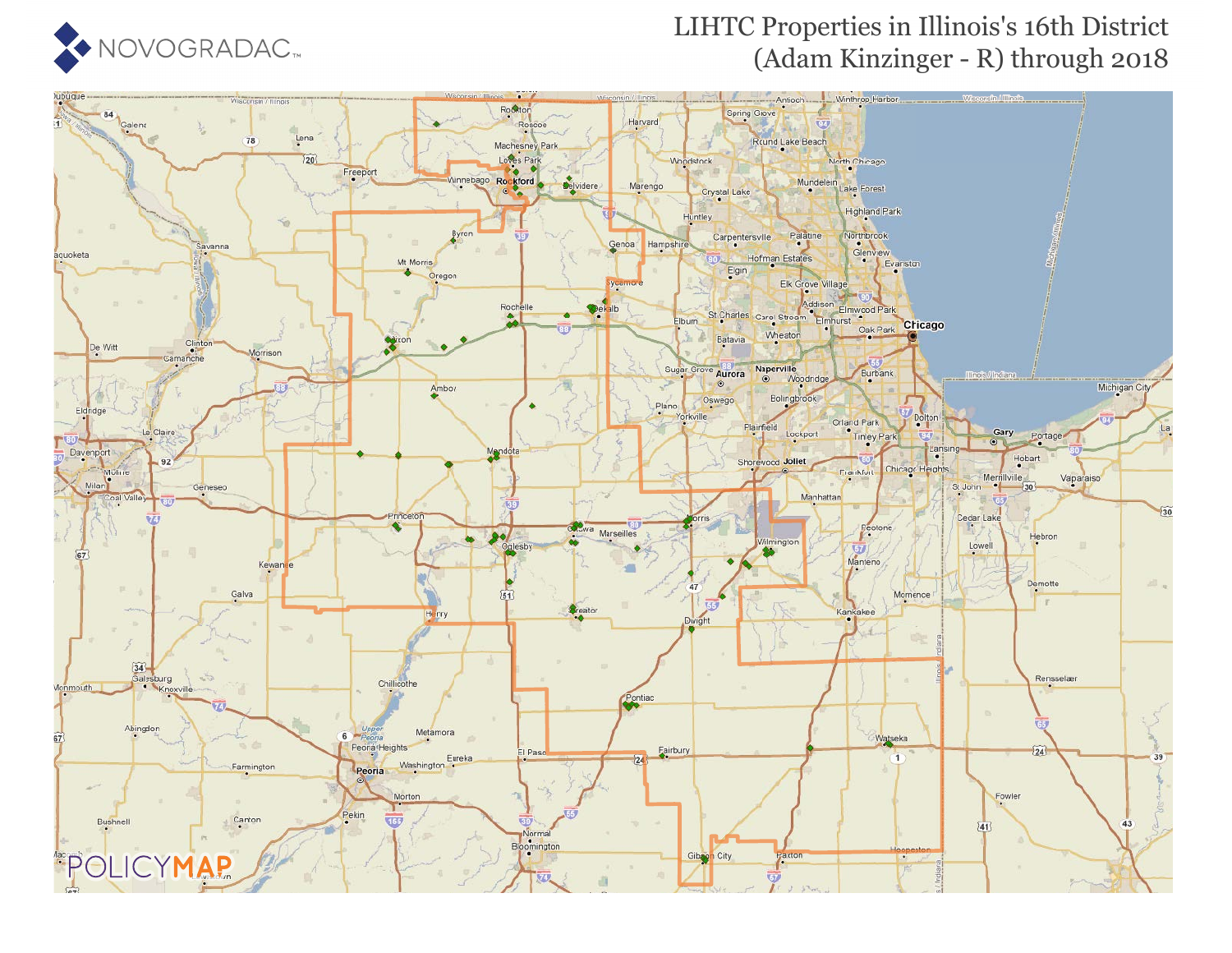| <b>Project Name</b>                                     | <b>Address</b>                        | City                        | <b>State</b> | <b>Zip Code</b> | Nonprofit<br><b>Sponsor</b> | <b>Allocation</b><br><b>Year</b> | <b>Annual</b><br><b>Allocated</b><br><b>Amount</b> | <b>Year Placed<br/>in Service</b> | <b>Construction Type</b> | <b>Total</b><br><b>Units</b> | Low<br><b>Income</b><br><b>Units</b> | <b>Rent or</b><br><b>Income</b><br><b>Ceiling</b> | <b>Credit</b><br>Percentage Bond            | Tax-<br><b>Exempt</b> | <b>HUD Multi-</b><br>Family<br><b>Financing/Rental</b><br><b>Assistance</b> |
|---------------------------------------------------------|---------------------------------------|-----------------------------|--------------|-----------------|-----------------------------|----------------------------------|----------------------------------------------------|-----------------------------------|--------------------------|------------------------------|--------------------------------------|---------------------------------------------------|---------------------------------------------|-----------------------|-----------------------------------------------------------------------------|
| <b>LANDVIEW APTS</b>                                    | 408 W MARTIN LA MOILLE<br><b>ST</b>   |                             | $\rm IL$     | 61330           |                             | 1991                             | \$21,114                                           | 1992                              | New Construction         | 12                           | 12                                   |                                                   | Not<br>Indicated                            |                       |                                                                             |
| OHIO HOUSING                                            | 204 W<br>$\operatorname{RAILROAD}$ ST | LA MOILLE                   | IL           | 61330           |                             | 1991                             | \$21,452                                           | 1992                              | New Construction         | 12                           | 12                                   |                                                   | Not<br>Indicated                            |                       |                                                                             |
| VILLA RIDGE APTS II                                     | 600 N<br><b>CLARENCE AVE</b>          | WATSEKA                     | IL           | 60970           | $\rm\thinspace No$          | 1992                             | \$37,422                                           | 1992                              | New Construction         | 18                           | 18                                   | 60% AMGI                                          | $30\,\%$ present $\,$ No value              |                       |                                                                             |
| <b>WILMINGTON</b><br><b>RIVERVIEW APTS II</b>           |                                       | 142 S FIRST ST WILMINGTON   | IL           | 60481           |                             | 1991                             | \$34,184                                           | 1992                              | New Construction         | 24                           | 24                                   |                                                   | Not<br>$\operatorname{Indicated}$           |                       |                                                                             |
| WILLOWBROOK APTS                                        | $441$ N DOUGLAS GILMAN ST             |                             | IL           | 60938           | $\rm\thinspace No$          | 1992                             | \$13,368                                           | 1992                              | New Construction         | 14                           | 14                                   | 60% AMGI                                          | $30\,\%$ present $\,$ No value              |                       |                                                                             |
| ORCHARD GROVE                                           | 204 W<br>RAILROAD ST                  | OHIO                        | IL           | 61349           |                             | 1991                             | \$21,452                                           | 1992                              | Not Indicated            | 12                           | 12                                   |                                                   | Not<br>Indicated                            |                       |                                                                             |
| <b>AMBOY MANOR APTS</b>                                 | 42 W DIVISION AMBOY                   |                             | $\rm IL$     | 61310           | $\rm\thinspace No$          | 1992                             | \$16,151                                           | 1993                              | New Construction         | 12                           | 12                                   | 60% AMGI                                          | $30\,\%$ present $\,$ No value              |                       |                                                                             |
| NORTHLAND MT<br><b>MORRIS APTS</b>                      | 415 S OGLE AVE MT MORRIS              |                             | IL           | 61054           | $\rm\thinspace No$          | 1992                             | \$38,930                                           | 1993                              | New Construction         | 24                           | 24                                   | 60% AMGI                                          | $70\,\%$ present $\,$ No value              |                       |                                                                             |
| PAW PAW MANOR                                           | 241 MAPLE ST PAW PAW                  |                             | IL           | 61353           | No                          | 1992                             | \$14,125                                           | 1993                              | Acquisition and Rehab 12 |                              | 12                                   | 60% AMGI                                          | <b>Both 30%</b><br>and 70%<br>present value | No                    |                                                                             |
| SCHOOLHOUSE APTS                                        | 200 N MELVIN<br><b>ST</b>             | <b>GIBSON CITY</b>          | IL           | 60936           | No                          | 1993                             | \$79,294                                           | 1993                              | Acquisition and Rehab 34 |                              | 34                                   | 60% AMGI                                          | $30\,\%$ present $\,$ No value              |                       |                                                                             |
| BRIARWOOD APTS OF 3345 RESOURCE DEKALB<br><b>DEKALB</b> | <b>PKWY</b>                           |                             | IL           | 60115           | No                          | 1992                             | \$260,896                                          | 1994                              | <b>New Construction</b>  | 48                           | 48                                   | 60% AMGI                                          | $30\,\%$ present $\,$ No value              |                       |                                                                             |
| <b>CAMBRIDGE APTS -</b><br><b>MORRIS</b>                | 100 SHARON DR MORRIS                  |                             | IL.          | 60450           | $\rm\thinspace No$          | 1992                             | \$35,209                                           | 1994                              | <b>New Construction</b>  | 25                           | $25\,$                               | 60% AMGI                                          | 70 % present $\,$ No $\,$<br>value          |                       |                                                                             |
| PAIGE COURT                                             |                                       | 420 LISTON AVE SOUTH BELOIT | IL           | 61080           | $\rm\thinspace No$          | 1992                             | \$55,019                                           | 1994                              | New Construction         | 12                           | 12                                   | 60% AMGI                                          | 70 % present $\sqrt{\ }$ No<br>value        |                       |                                                                             |

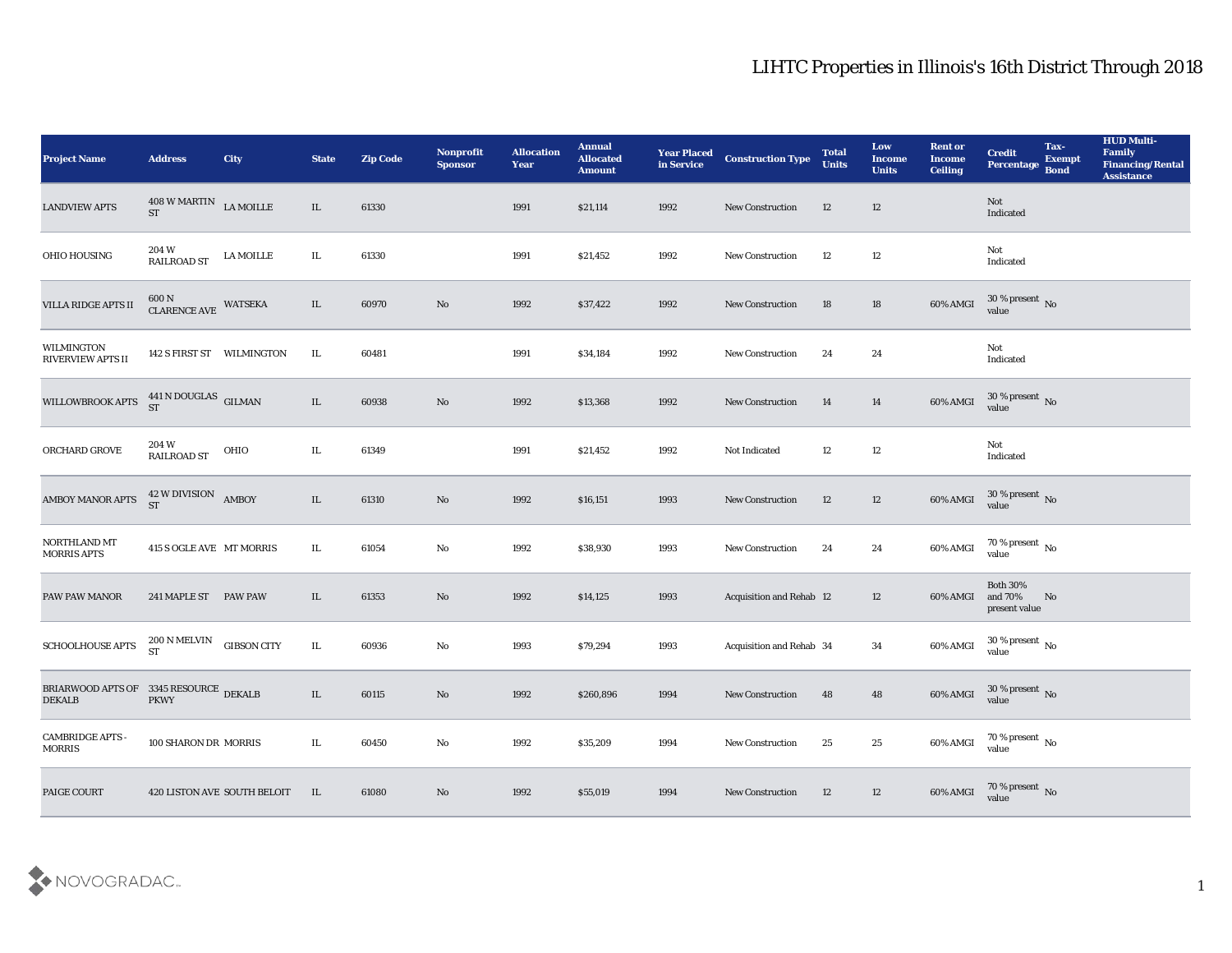| <b>Project Name</b>                                 | <b>Address</b>                              | <b>City</b>                               | <b>State</b> | <b>Zip Code</b> | Nonprofit<br><b>Sponsor</b> | <b>Allocation</b><br><b>Year</b> | <b>Annual</b><br><b>Allocated</b><br><b>Amount</b> | <b>Year Placed</b><br>in Service | <b>Construction Type</b>        | <b>Total</b><br><b>Units</b> | Low<br><b>Income</b><br><b>Units</b> | <b>Rent or</b><br><b>Income</b><br><b>Ceiling</b> | <b>Credit</b><br>Percentage                 | Tax-<br><b>Exempt</b><br><b>Bond</b> | <b>HUD Multi-</b><br>Family<br><b>Financing/Rental</b><br><b>Assistance</b> |
|-----------------------------------------------------|---------------------------------------------|-------------------------------------------|--------------|-----------------|-----------------------------|----------------------------------|----------------------------------------------------|----------------------------------|---------------------------------|------------------------------|--------------------------------------|---------------------------------------------------|---------------------------------------------|--------------------------------------|-----------------------------------------------------------------------------|
| CUMMINS PLACE APTS $^{2104}_{ST}$ CUMMINS DIXON     |                                             |                                           | IL           | 61021           | No                          | 1993                             | \$21,590                                           | 1994                             | Acquisition and Rehab 32        |                              | 32                                   | 60% AMGI                                          | $70\,\%$ present $\,$ No value              |                                      |                                                                             |
| <b>GIBSON GARDENS</b>                               | 500 E 13TH ST                               | <b>GIBSON CITY</b>                        | IL           | 60936           | No                          | 1994                             | \$51,733                                           | 1994                             | Acquisition and Rehab 24        |                              | 24                                   | 60% AMGI                                          | $30\,\%$ present $\,$ No value              |                                      |                                                                             |
| MARCLARE ESTATES                                    | $624\,\mathrm{MARCLARE}$ DIXON<br><b>ST</b> |                                           | IL           | 61021           | No                          | 1993                             | \$269,893                                          | 1994                             | <b>New Construction</b>         | 72                           | 72                                   | 60% AMGI                                          | $70\,\%$ present $\,$ No value              |                                      |                                                                             |
| <b>ELM PLACE APT</b>                                | 406 ELM ST                                  | <b>DURAND</b>                             | $\rm IL$     | 61024           | No                          | 1994                             | \$9,165                                            | 1995                             | Acquisition and Rehab 16        |                              | 16                                   | 50% AMGI                                          | $30\,\%$ present $\,$ No value              |                                      |                                                                             |
| <b>LASALLE MANOR</b>                                | 1135 TENTH ST LA SALLE                      |                                           | IL           | 61301           | No                          | 1993                             | \$115,635                                          | 1995                             | <b>New Construction</b>         | 48                           | 48                                   | 60% AMGI                                          | $30\,\%$ present $\,$ No value              |                                      |                                                                             |
| <b>LIDA LAKE ESTATES</b>                            | 433 WILLIS AVE ROCHELLE                     |                                           | IL           | 61068           | No                          | 1993                             | \$269,922                                          | 1995                             | <b>New Construction</b>         | 72                           | 72                                   | 60% AMGI                                          | $30\,\%$ present $\,$ No value              |                                      |                                                                             |
| <b>OHIO PLACE APTS</b>                              | 210 S GROVE ST OHIO                         |                                           | IL           | 61349           | No                          | 1994                             | \$5,302                                            | 1995                             | Acquisition and Rehab 16        |                              | 16                                   | 60% AMGI                                          | $30\,\%$ present $\,$ No value              |                                      |                                                                             |
| <b>BAYVIEW ELDERLY</b>                              | <b>PARK RD</b>                              | $230\, \mbox{NORTHWAY}$ MACHESNEY PARK IL |              | 61115           | No                          | 1995                             | \$1,090,600                                        | 1996                             | <b>Acquisition and Rehab 74</b> |                              | 74                                   | 60% AMGI                                          | <b>Both 30%</b><br>and 70%<br>present value | No                                   |                                                                             |
| <b>EDEN'S GARDEN</b><br><b>DEVELOPMENT</b><br>GROUP | 2355 WILLIAMS<br>WAY                        | <b>DEKALB</b>                             | IL           | 60115           | No                          | 1994                             | \$898,417                                          | 1996                             | New Construction                | 92                           | 92                                   | 60% AMGI                                          | $70\,\%$ present $\,$ No value              |                                      |                                                                             |
| <b>FAIRBURY PHOENIX</b><br><b>APTS</b>              | $606$ W HICKORY $\,$ FAIRBURY<br><b>ST</b>  |                                           | $\rm IL$     | 61739           | No                          | 1996                             | \$13,960                                           | 1996                             | Acquisition and Rehab 8         |                              | 8                                    | 60% AMGI                                          | <b>Both 30%</b><br>and 70%<br>present value | No                                   |                                                                             |
| <b>FOREST GLEN APT</b>                              | 7010 FOREST<br><b>GLEN DR</b>               | <b>ROCKFORD</b>                           | IL           | 61114           | No                          | 1994                             | \$345,148                                          | 1996                             | <b>New Construction</b>         | 140                          | 60                                   | 60% AMGI                                          | $30\,\%$ present $\,$ No $\,$<br>value      |                                      |                                                                             |
| WALNUT GROVE APTS                                   | 211 WALNUT<br>GROVE DR                      | WALNUT                                    | IL           | 61376           | $\rm\thinspace No$          | 1995                             | \$31,543                                           | 1996                             | Acquisition and Rehab 23        |                              | 23                                   | 60% AMGI                                          | $30\,\%$ present $\,$ No value              |                                      |                                                                             |
| <b>CANTERBURY HOUSE</b><br>$\rm APTS$               | 500 TWILIGHT<br>${\rm DR}$                  | <b>MORRIS</b>                             | IL           | 60450           | $\mathbf {No}$              | 1994                             | \$262,717                                          | 1996                             | New Construction                | 48                           | 48                                   | 60% AMGI                                          | $70\,\%$ present $\,$ No value              |                                      |                                                                             |

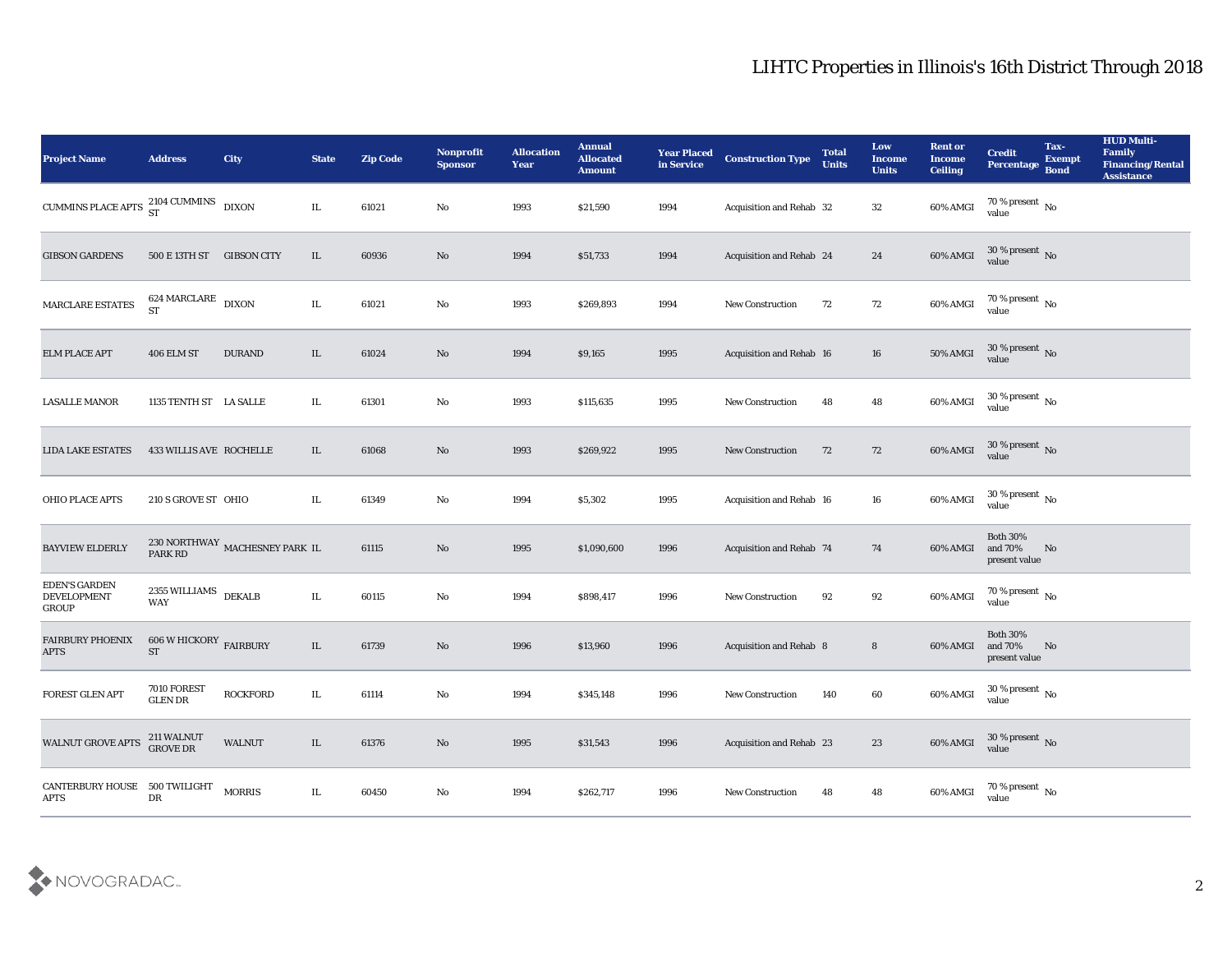| <b>Project Name</b>                          | <b>Address</b>                 | <b>City</b>                      | <b>State</b> | <b>Zip Code</b> | Nonprofit<br><b>Sponsor</b> | <b>Allocation</b><br>Year | <b>Annual</b><br><b>Allocated</b><br><b>Amount</b> | <b>Year Placed</b><br>in Service | <b>Construction Type</b>        | <b>Total</b><br><b>Units</b> | Low<br><b>Income</b><br><b>Units</b> | <b>Rent or</b><br><b>Income</b><br><b>Ceiling</b> | <b>Credit</b><br><b>Percentage</b>             | Tax-<br><b>Exempt</b><br><b>Bond</b> | <b>HUD Multi-</b><br>Family<br><b>Financing/Rental</b><br><b>Assistance</b> |
|----------------------------------------------|--------------------------------|----------------------------------|--------------|-----------------|-----------------------------|---------------------------|----------------------------------------------------|----------------------------------|---------------------------------|------------------------------|--------------------------------------|---------------------------------------------------|------------------------------------------------|--------------------------------------|-----------------------------------------------------------------------------|
| AMBER MANOR APTS 807 RIDGE DR DEKALB         |                                |                                  | IL           | 60115           | No                          | 1996                      | \$541,385                                          | 1997                             | Acquisition and Rehab 227       |                              | 208                                  | 60% AMGI                                          | <b>Both 30%</b><br>and 70%<br>present value    | No                                   |                                                                             |
| <b>HEATHER APTS</b>                          |                                | 1 PONSETTI DR SPRING VALLEY      | IL           | 61362           | No                          | 1996                      | \$31,125                                           | 1997                             | <b>Acquisition and Rehab 24</b> |                              | 24                                   | 60% AMGI                                          | <b>Both 30%</b><br>and 70%<br>present value    | No                                   |                                                                             |
| <b>NACHUSA APTS</b>                          | 215 S GALENA<br>AVE            | <b>DIXON</b>                     | IL           | 61021           | No                          | 1997                      | \$210,492                                          | 1998                             | Acquisition and Rehab 35        |                              | 35                                   | 60% AMGI                                          | <b>Both 30%</b><br>and 70%<br>present value    | No                                   |                                                                             |
| PEARL PLACE APTS                             | 502 PEARL ST                   | <b>BELVIDERE</b>                 | IL           | 61008           | No                          | 1997                      | \$249,374                                          | 1998                             | Acquisition and Rehab 57        |                              | 45                                   | 60% AMGI                                          | <b>Both 30%</b><br>and 70%<br>present value    | No                                   |                                                                             |
| AUTUMN RIDGE APTS I 707 ILLINI DR            |                                | <b>PONTIAC</b>                   | IL           |                 | No                          | 1998                      | \$26,270                                           | 1999                             | Acquisition and Rehab 16        |                              | 16                                   | 60% AMGI                                          | <b>Both 30%</b><br>and 70%<br>present value    | No                                   |                                                                             |
| <b>HIGHLAND APTS</b>                         | 400 E<br><b>FLORENCE ST</b>    | <b>OGLESBY</b>                   | IL           | 61348           | No                          | 1998                      | \$66,501                                           | 1999                             | Acquisition and Rehab 32        |                              | 31                                   | 60% AMGI                                          | <b>Both 30%</b><br>and 70%<br>present value    | No                                   |                                                                             |
| <b>RIVER'S EDGE APTS</b>                     | 3541<br><b>NORMANDY</b><br>AVE | <b>ROCKFORD</b>                  | IL           | 61103           | No                          | 1997                      | \$130,016                                          | 1999                             | Acquisition and Rehab 103       |                              | 103                                  | 60% AMGI                                          | <b>Both 30%</b><br>and 70%<br>present value    | No                                   |                                                                             |
| WINCHESTER MANOR 800 E KAHLER<br><b>APTS</b> | <b>RD</b>                      | WILMINGTON                       | IL           | 60481           | No                          | 1998                      | \$48,767                                           | 1999                             | <b>Acquisition and Rehab 24</b> |                              | 24                                   | 50% AMGI                                          | <b>Both 30%</b><br>and 70%<br>present value    | No                                   |                                                                             |
| PONTIAC A APTS                               | 1300 W<br><b>TRAINOR DR</b>    | <b>PONTIAC</b>                   | IL           | 61764           | No                          | 1998                      | \$27,534                                           | 1999                             | Acquisition and Rehab 20        |                              | 20                                   | 60% AMGI                                          | <b>Both 30%</b><br>and 70%<br>present value    | No                                   |                                                                             |
| PRINCETON SENIOR<br>HOUSING                  | 351 COLEITA CT PRINCETON       |                                  | IL           | 61356           | No                          | 1998                      | \$367,170                                          | 1999                             | <b>New Construction</b>         | 50                           | 32                                   | 60% AMGI                                          | <b>Both 30%</b><br>and 70%<br>present value    | No                                   |                                                                             |
| <b>CANTERBURY PLACE</b>                      | 615 MEADOW<br><b>CREEK DR</b>  | <b>DEKALB</b>                    | IL           | 60115           | Yes                         | 1998                      | \$84,795                                           | 2000                             | <b>New Construction</b>         | 12                           | 12                                   | 60% AMGI                                          | <b>Both 30%</b><br>and 70%<br>present value    | No                                   |                                                                             |
| <b>LAKEVIEW SENIOR</b><br><b>APTS</b>        | 119 LAKEVIEW<br>CT             | <b>WATSEKA</b>                   | $\rm IL$     | 60970           | $\rm\thinspace No$          | 1999                      | \$250,248                                          | 2000                             | New Construction                | 36                           | 36                                   | <b>50% AMGI</b>                                   | <b>Both 30%</b><br>and $70\%$<br>present value | No                                   |                                                                             |
| <b>FRANKLIN GREEN</b>                        |                                | 210 W MAPLE ST FRANKLIN GROVE IL |              | 61031           | $\rm\thinspace No$          | 2000                      | \$48,074                                           | 2001                             | Acquisition and Rehab 12        |                              | 12                                   | 60% AMGI                                          | <b>Both 30%</b><br>and 70%<br>present value    | No                                   |                                                                             |

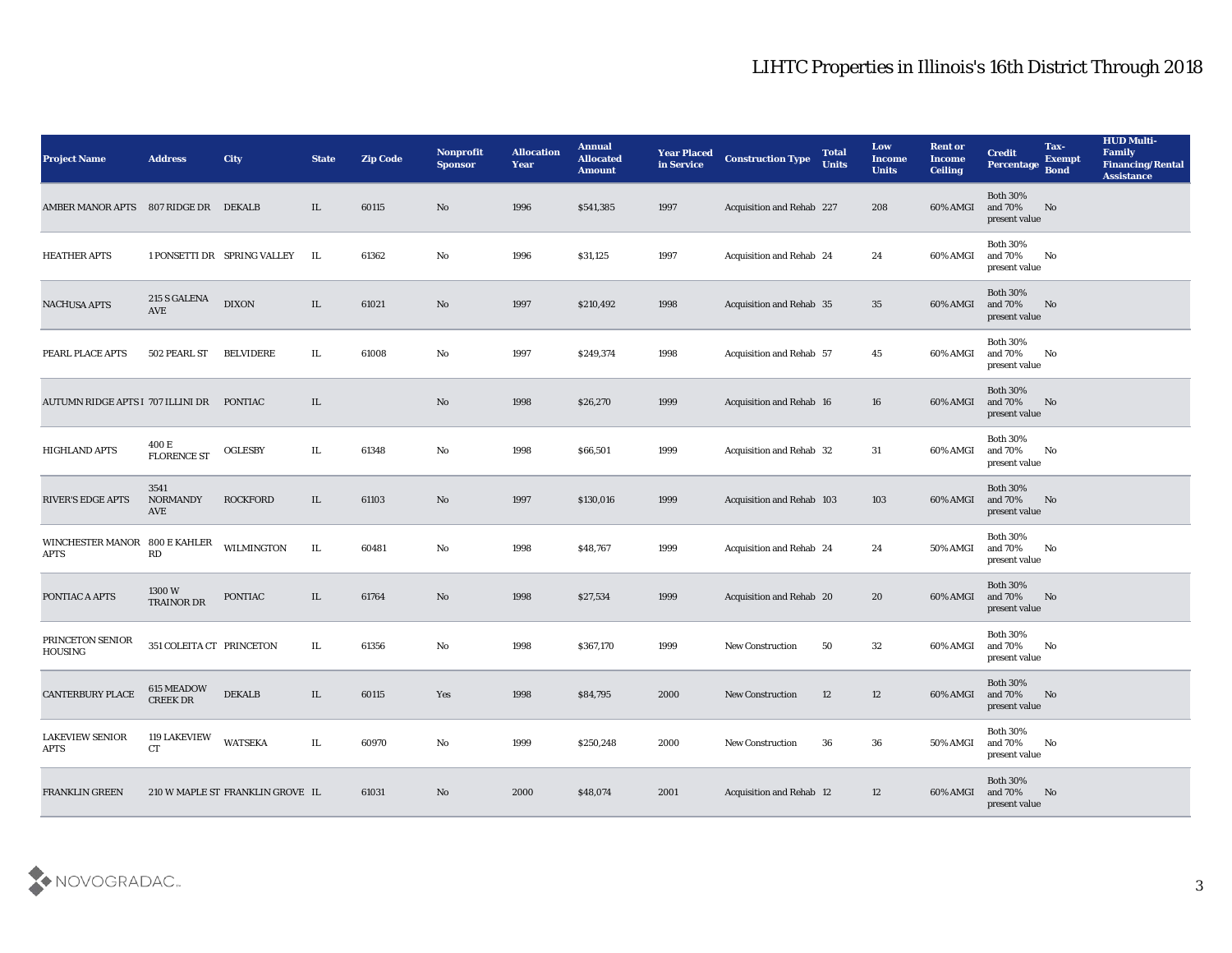| <b>Project Name</b>                                    | <b>Address</b>                      | <b>City</b>     | <b>State</b> | <b>Zip Code</b> | Nonprofit<br><b>Sponsor</b> | <b>Allocation</b><br><b>Year</b> | <b>Annual</b><br><b>Allocated</b><br><b>Amount</b> | <b>Year Placed</b><br>in Service | <b>Construction Type</b> | <b>Total</b><br><b>Units</b> | Low<br><b>Income</b><br><b>Units</b> | <b>Rent or</b><br>Income<br><b>Ceiling</b> | <b>Credit</b><br>Percentage                 | Tax-<br><b>Exempt</b><br><b>Bond</b> | <b>HUD Multi-</b><br>Family<br><b>Financing/Rental</b><br><b>Assistance</b> |
|--------------------------------------------------------|-------------------------------------|-----------------|--------------|-----------------|-----------------------------|----------------------------------|----------------------------------------------------|----------------------------------|--------------------------|------------------------------|--------------------------------------|--------------------------------------------|---------------------------------------------|--------------------------------------|-----------------------------------------------------------------------------|
| NORTHLINE TERRACE 105 20TH ST                          |                                     | <b>MENDOTA</b>  | IL           | 61342           | No                          | 2000                             | \$86,701                                           | 2001                             | Acquisition and Rehab 24 |                              | 24                                   | 60% AMGI                                   | <b>Both 30%</b><br>and 70%<br>present value | No                                   |                                                                             |
| PARKWAY APTS                                           | 419 ANDERSON PRINCETON<br><b>ST</b> |                 | IL           | 61356           | No                          | 2000                             | \$70,276                                           | 2001                             | Acquisition and Rehab 24 |                              | 24                                   | 60% AMGI                                   | <b>Both 30%</b><br>and 70%<br>present value | No                                   |                                                                             |
| VICTOR MEADOWS<br>PHASE II                             | 351 COLEITA CT PRINCETON            |                 | IL           | 61356           | No                          | 2000                             | \$226,946                                          | 2001                             | <b>New Construction</b>  | 36                           | 28                                   | 60% AMGI                                   | <b>Both 30%</b><br>and 70%<br>present value | No                                   |                                                                             |
| MORRIS FAMILY APTS 1001 QUAIL DR MORRIS                |                                     |                 | IL           | 60450           | No                          | 2001                             | \$120,777                                          | 2002                             | Acquisition and Rehab 48 |                              | 48                                   | 60% AMGI                                   | <b>Both 30%</b><br>and 70%<br>present value | No                                   |                                                                             |
| <b>OTTAWA PLACE</b><br><b>SENIOR APTS</b>              | 400 JIM<br>THOMAS CIR               | <b>OTTAWA</b>   | IL           | 61350           | No                          | 2000                             | \$292,871                                          | 2002                             | <b>New Construction</b>  | 42                           | 42                                   | 60% AMGI                                   | <b>Both 30%</b><br>and 70%<br>present value | No                                   |                                                                             |
| <b>WESTRIDGE APTS</b>                                  | 509 PLAZA DR MENDOTA                |                 | IL           | 61342           | No                          | 2001                             | \$53,610                                           | 2002                             | Acquisition and Rehab 24 |                              | 24                                   | 60% AMGI                                   | <b>Both 30%</b><br>and 70%<br>present value | No                                   |                                                                             |
| WILMINGTON SENIOR 555 STOUGH<br><b>HOUSING PHASE I</b> | CIR                                 | WILMINGTON      | IL           | 60481           | No                          | 2001                             | \$410,784                                          | 2003                             | <b>New Construction</b>  | 56                           | 56                                   | 60% AMGI                                   | <b>Both 30%</b><br>and 70%<br>present value | No                                   |                                                                             |
| <b>CANTERBURY WOOD</b><br><b>APTS</b>                  | 500 TWILIGHT<br>DR                  | <b>MORRIS</b>   | IL           | 60450           | No                          | 2001                             | \$250,443                                          | 2003                             | <b>New Construction</b>  | 50                           | 45                                   | 60% AMGI                                   | <b>Both 30%</b><br>and 70%<br>present value | No                                   |                                                                             |
| WILDBERRY VILLAGE 5725 FOREST<br>APTS                  | <b>HILLS RD</b>                     | <b>ROCKFORD</b> | IL           | 61114           |                             | 2014                             | \$863,169                                          | Insufficient<br>Data             | Not Indicated            | 72                           | 72                                   |                                            | Not<br>Indicated                            |                                      |                                                                             |
| <b>BRAIDWOOD APTS</b>                                  | 185 W REED ST BRAIDWOOD             |                 | IL           | 60408           |                             | 1987                             | \$24,223                                           | 1987                             | Not Indicated            | 24                           | 24                                   |                                            | Not<br>Indicated                            |                                      |                                                                             |
| MIDLAND-GENOA<br><b>APTS</b>                           | 201 W SECOND<br><b>ST</b>           | <b>GENOA</b>    | IL           | 60135           |                             | 1987                             | \$35,569                                           | 1987                             | <b>Not Indicated</b>     | 24                           | 24                                   |                                            | Not<br>Indicated                            |                                      |                                                                             |
| <b>VILLAGE APTS OF</b><br><b>SENECA</b>                | 231 S MAIN ST SENECA                |                 | IL           | 61360           |                             | 1987                             | \$24,989                                           | 1987                             | Not Indicated            | 16                           | ${\bf 16}$                           |                                            | Not<br>Indicated                            |                                      |                                                                             |
| COUNTRY MEADOWS 504 PLAZA DR MENDOTA                   |                                     |                 | IL           | 61342           |                             | 1988                             | \$26,323                                           | 1988                             | Not Indicated            | 19                           | 19                                   |                                            | Not<br>Indicated                            |                                      |                                                                             |

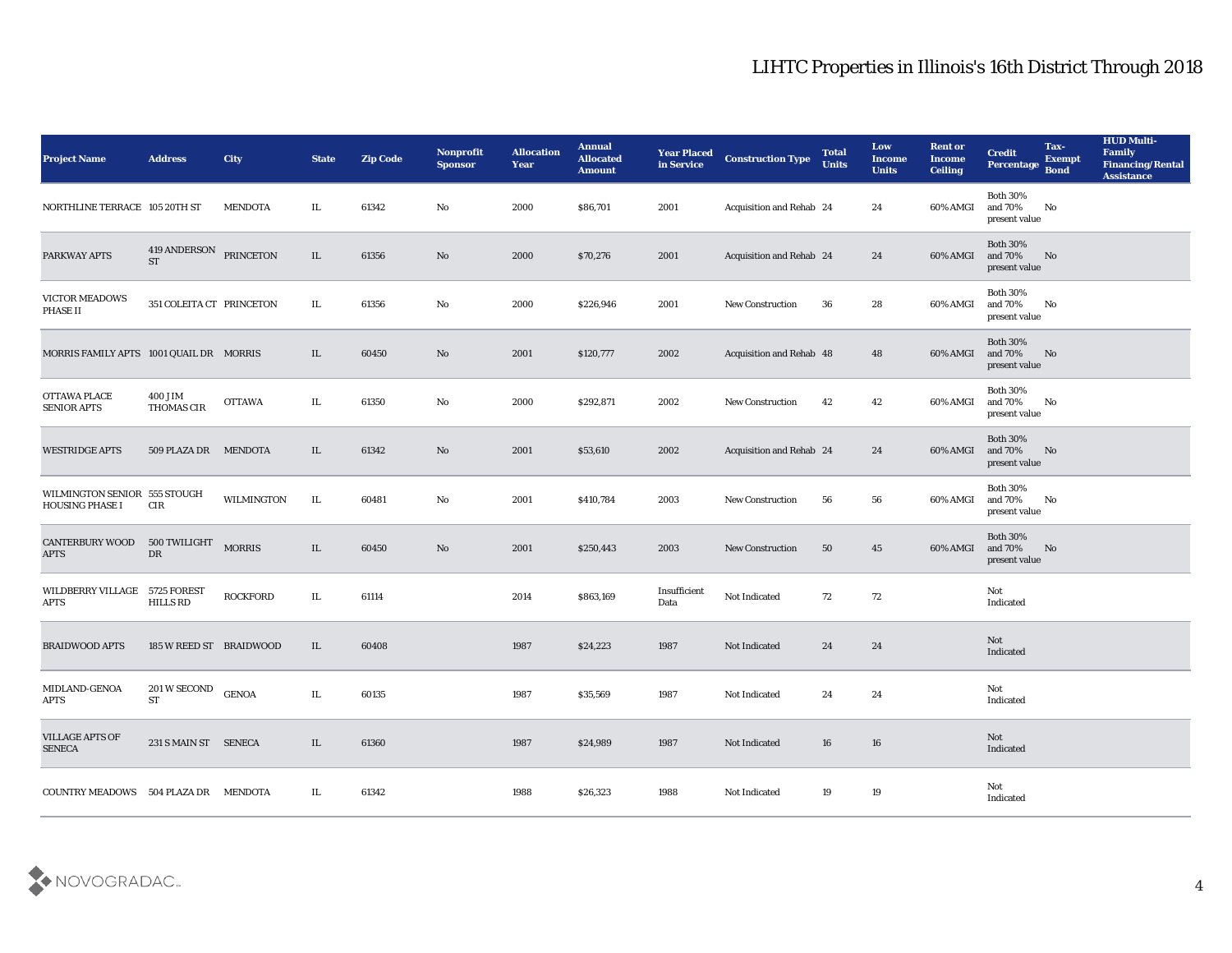| <b>Project Name</b>                                | <b>Address</b>                                 | <b>City</b>    | <b>State</b> | <b>Zip Code</b> | Nonprofit<br><b>Sponsor</b> | <b>Allocation</b><br>Year | <b>Annual</b><br><b>Allocated</b><br><b>Amount</b> | <b>Year Placed<br/>in Service</b> | <b>Construction Type</b> | <b>Total</b><br><b>Units</b> | Low<br><b>Income</b><br><b>Units</b> | <b>Rent or</b><br><b>Income</b><br><b>Ceiling</b> | <b>Credit</b><br>Percentage Bond | Tax-<br><b>Exempt</b> | <b>HUD Multi-</b><br>Family<br><b>Financing/Rental</b><br><b>Assistance</b> |
|----------------------------------------------------|------------------------------------------------|----------------|--------------|-----------------|-----------------------------|---------------------------|----------------------------------------------------|-----------------------------------|--------------------------|------------------------------|--------------------------------------|---------------------------------------------------|----------------------------------|-----------------------|-----------------------------------------------------------------------------|
| GARDEN GROVE APTS 600 S E ST                       |                                                | <b>GARDNER</b> | IL           | 60424           |                             | 1988                      | \$18,243                                           | 1988                              | Not Indicated            | 12                           | 12                                   |                                                   | Not<br>Indicated                 |                       |                                                                             |
| <b>GIBSON CITY APTS</b>                            | 637 N STATE ST GIBSON CITY                     |                | IL           | 60936           |                             | 1988                      | \$11,680                                           | 1988                              | Not Indicated            | 16                           | 16                                   |                                                   | Not<br>Indicated                 |                       |                                                                             |
| <b>MALTA MANOR</b>                                 | 200 N SECOND<br><b>ST</b>                      | <b>MALTA</b>   | $\rm IL$     | 60150           |                             | 1988                      | \$16,839                                           | 1988                              | Not Indicated            | 12                           | 12                                   |                                                   | <b>Not</b><br>Indicated          |                       |                                                                             |
| VILLAGE APTS OF<br><b>DWIGHT</b>                   | 508 S UNION ST DWIGHT                          |                | IL           | 60420           |                             | 1988                      | \$25,117                                           | 1988                              | Not Indicated            | 16                           | 16                                   |                                                   | Not<br>Indicated                 |                       |                                                                             |
| <b>CJ RENTALS</b>                                  | 1905 FIRST ST PERU                             |                | IL           | 61354           |                             | 1989                      | \$9,088                                            | 1989                              | Not Indicated            | $\mathbf{2}$                 | $\boldsymbol{2}$                     |                                                   | Not<br>Indicated                 |                       |                                                                             |
| COUNTRY PLACE APTS 400 TWILIGHT MORRIS<br>(MORRIS) | ${\rm DR}$                                     |                | IL           | 60450           |                             | 1989                      | \$35,997                                           | 1989                              | Not Indicated            | 23                           | 23                                   |                                                   | Not<br>Indicated                 |                       |                                                                             |
| <b>COUNTRY PLACE APTS 701 W</b><br>(OTTAWA)        | MCKINLEY RD                                    | <b>OTTAWA</b>  | IL           | 61350           |                             | 1989                      | \$36,264                                           | 1989                              | Not Indicated            | 24                           | 24                                   |                                                   | Not<br>Indicated                 |                       |                                                                             |
| HIGHLAND SQUARE                                    | $210$ HIGH LINE $\quad$ BELVIDERE<br><b>ST</b> |                | $\rm IL$     | 61008           |                             | 1989                      | \$79,214                                           | 1989                              | Not Indicated            | 16                           | 16                                   |                                                   | Not<br>Indicated                 |                       |                                                                             |
| <b>JD RENTALS</b>                                  | 1911 FIRST ST                                  | PERU           | $\rm IL$     | 61354           |                             | 1989                      | \$9,088                                            | 1989                              | Not Indicated            | $\mathbf{2}$                 | $\boldsymbol{2}$                     |                                                   | Not<br>Indicated                 |                       |                                                                             |
| <b>R&amp;R RENTALS</b>                             | 1020 PLAIN ST PERU                             |                | IL           | 61354           |                             | 1989                      | \$8,720                                            | 1989                              | Not Indicated            | $\mathbf{2}$                 | $\boldsymbol{2}$                     |                                                   | Not<br>Indicated                 |                       |                                                                             |
| ROCHELLE MANOR<br><b>APTS</b>                      | 965 S CARON RD ROCHELLE                        |                | IL           | 61068           |                             | 1989                      | \$33,742                                           | 1989                              | Not Indicated            | 32                           | 32                                   |                                                   | Not<br>Indicated                 |                       |                                                                             |
| STREATOR MANOR                                     | 404 RICHARDS STREATOR<br><b>ST</b>             |                | $\rm IL$     | 61364           |                             | 1989                      | \$48,478                                           | 1989                              | Not Indicated            | 32                           | $32\phantom{.0}$                     |                                                   | Not<br>Indicated                 |                       |                                                                             |
| TONICA MANOR                                       | $307 \atop \text{MUGEKEWIS ST}$ TONICA         |                | $\;$ IL      | 61370           |                             | 1989                      | \$23,713                                           | 1989                              | Not Indicated            | $16\,$                       | 16                                   |                                                   | Not<br>Indicated                 |                       |                                                                             |

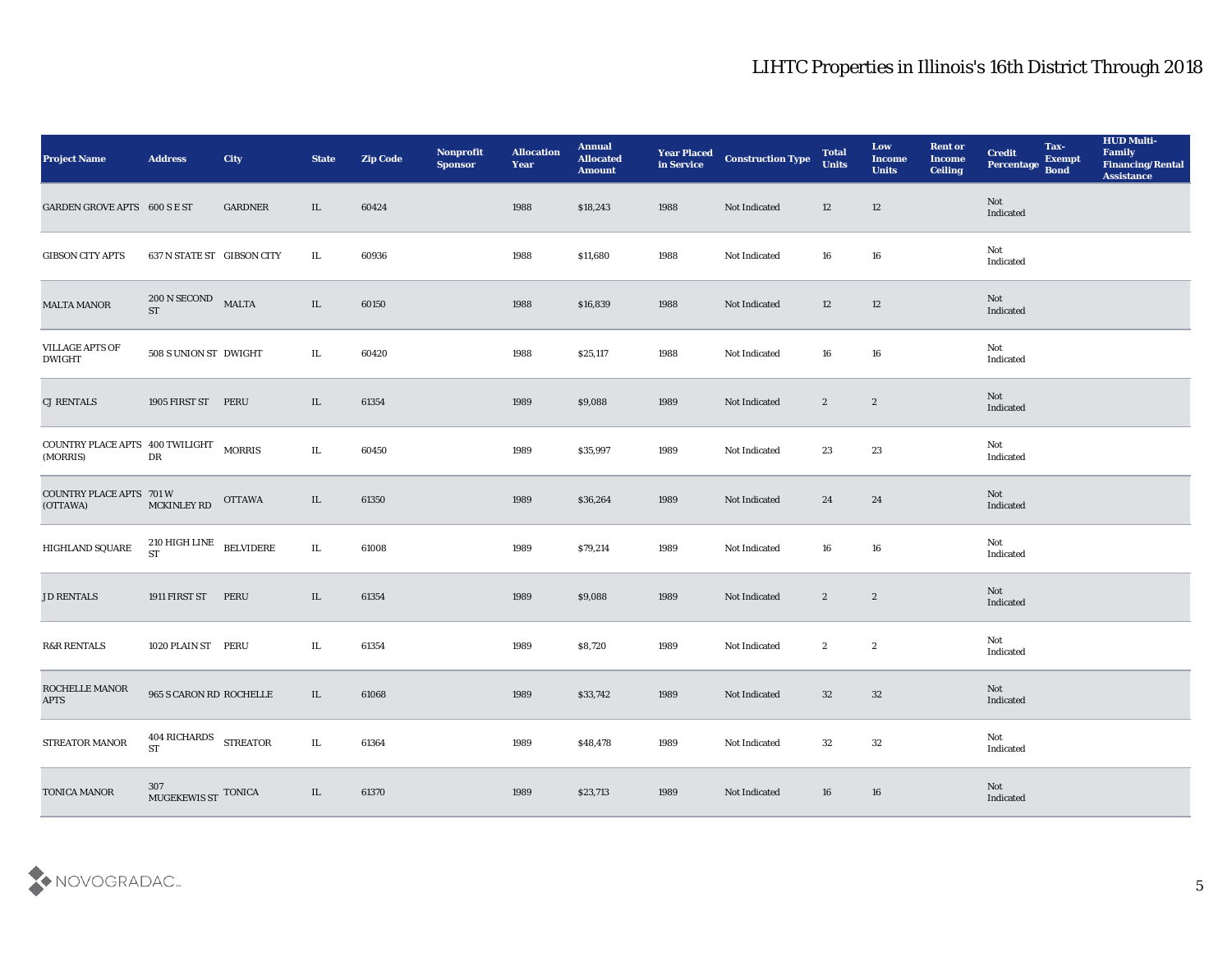| <b>Project Name</b>                                      | <b>Address</b>                                 | <b>City</b>   | <b>State</b> | <b>Zip Code</b> | Nonprofit<br><b>Sponsor</b> | <b>Allocation</b><br>Year | <b>Annual</b><br><b>Allocated</b><br><b>Amount</b> |      | <b>Year Placed Construction Type</b><br>in Service <b>Construction</b> Type                     | <b>Total</b><br><b>Units</b> | Low<br><b>Income</b><br><b>Units</b> | <b>Rent or</b><br><b>Income</b><br><b>Ceiling</b> | <b>Credit</b><br>Percentage Bond                          | Tax-<br><b>Exempt</b> | <b>HUD Multi-</b><br>Family<br><b>Financing/Rental</b><br><b>Assistance</b> |
|----------------------------------------------------------|------------------------------------------------|---------------|--------------|-----------------|-----------------------------|---------------------------|----------------------------------------------------|------|-------------------------------------------------------------------------------------------------|------------------------------|--------------------------------------|---------------------------------------------------|-----------------------------------------------------------|-----------------------|-----------------------------------------------------------------------------|
| MANOR HOUSE #4                                           | $2304$ ASHLAND $_{\,$ MORRIS<br>DR             |               | IL           | 60450           | No                          | 1990                      | \$15,021                                           | 1990 | <b>New Construction</b>                                                                         | $\overline{4}$               | $\overline{\mathbf{4}}$              | 60% AMGI                                          | $70\,\% \,present \over value$                            |                       |                                                                             |
| <b>MANOR HOUSE #5</b>                                    | 2423 OAKLAND MORRIS<br>CIR                     |               | IL           | 60450           | No                          | 1990                      | \$9,047                                            | 1990 | New Construction                                                                                | $\boldsymbol{2}$             | $\mathbf{2}$                         | 60% AMGI                                          | $70\,\%$ present $\,$ No value                            |                       |                                                                             |
| <b>DWIGHT APTS</b>                                       | 107 S JOHN ST DWIGHT                           |               | IL           | 60420           |                             | 1990                      | \$44,670                                           | 1990 | New Construction                                                                                | 12                           | 12                                   |                                                   | Not<br>Indicated                                          |                       |                                                                             |
| <b>MANOR HOUSE APTS</b><br>#1                            | 2100 SOMERSET OTTAWA<br>$\mathbf{D}\mathbf{R}$ |               | $\rm IL$     | 61350           |                             | 1990                      | \$8,678                                            | 1990 | <b>New Construction</b>                                                                         | $\boldsymbol{2}$             | $\boldsymbol{2}$                     |                                                   | Not<br>Indicated                                          |                       |                                                                             |
| <b>MANOR HOUSE APTS</b><br>#2                            | $2101$ SOMERSET $\,$ OTTAWA<br>${\rm DR}$      |               | $\rm IL$     | 61350           |                             | 1990                      | \$8,011                                            | 1990 | New Construction                                                                                | $\boldsymbol{2}$             | $\boldsymbol{2}$                     |                                                   | Not<br>Indicated                                          |                       |                                                                             |
| MANOR HOUSE APTS 2108 SOMERSET OTTAWA<br>#3              | DR                                             |               | IL           | 61350           |                             | 1990                      | \$8,678                                            | 1990 | New Construction                                                                                | $\boldsymbol{2}$             | $\mathbf{2}$                         |                                                   | Not<br>Indicated                                          |                       |                                                                             |
| ASHTON HOUSING LP                                        | 466 WESTERN<br><b>AVE</b>                      | <b>ASHTON</b> | IL.          | 61006           | No                          | 1991                      | \$46,800                                           | 1991 | Acquisition and Rehab 24                                                                        |                              | 24                                   | 60% AMGI                                          | $30\,\%$ present $\,$ No value                            |                       |                                                                             |
| PONTIAC REGENCY<br><b>APTS</b>                           | 102 E<br>MICHIGAN AVE PONTIAC                  |               | $\rm IL$     | 61764           | $\mathbf{N}\mathbf{o}$      | 1991                      | \$36,889                                           | 1991 | <b>New Construction</b>                                                                         | 8                            | $8\phantom{.}$                       | $60\%$ AMGI                                       | $70\,\%$ present $\,$ No value                            |                       |                                                                             |
| <b>BRUCKNER'S FIRST</b><br><b>APTS</b>                   | 105 1/2 W FIRST DIXON<br>ST                    |               | $\rm IL$     | 61021           |                             | 1992                      | \$7,127                                            | 1992 | Acquisition and Rehab 6                                                                         |                              | 6                                    |                                                   | Not<br>Indicated                                          |                       |                                                                             |
| COUNTRY PLACE APTS 1200 COUNTRY COAL CITY<br>(COAL CITY) | PL CT                                          |               | IL           | 60416           | No                          | 1991                      | \$43,801                                           | 1992 | <b>New Construction</b>                                                                         | 24                           | 24                                   | 60% AMGI                                          | $70$ % present $\,$ No $\,$ value                         |                       |                                                                             |
| PERU SENIOR<br>HOUSING                                   | 2301<br>MARQUETTE<br>RD                        | <b>PERU</b>   | IL           | 61354           | No                          | 2002                      | \$455,909                                          | 2004 | Both New Construction 60<br>and $\ensuremath{\mathrm{A}}\xspace/\ensuremath{\mathrm{R}}\xspace$ |                              | $60\,$                               | 60% AMGI                                          | $30\,\%$ present $\,$ No value                            |                       |                                                                             |
| <b>GRACEFIELD APTS</b>                                   | 2727 CHERIE LN OTTAWA                          |               | $\rm IL$     | 61350           | $\rm\thinspace No$          | 2004                      | \$84,382                                           | 2005 | <b>New Construction</b>                                                                         | 24                           | 24                                   | 60% AMGI                                          | <b>Both 30%</b><br>and $70\%$ $~$ No $~$<br>present value |                       |                                                                             |
| TURNBERRY COURT<br><b>APTS</b>                           | 2811<br>CHAMPLAIN ST OTTAWA                    |               | $\rm IL$     | 61350           | $\rm\, No$                  | 2003                      | \$427,089                                          | 2005 | New Construction                                                                                | 60                           | $60\,$                               | 60% AMGI                                          | $70\,\%$ present $\,$ No value                            |                       |                                                                             |

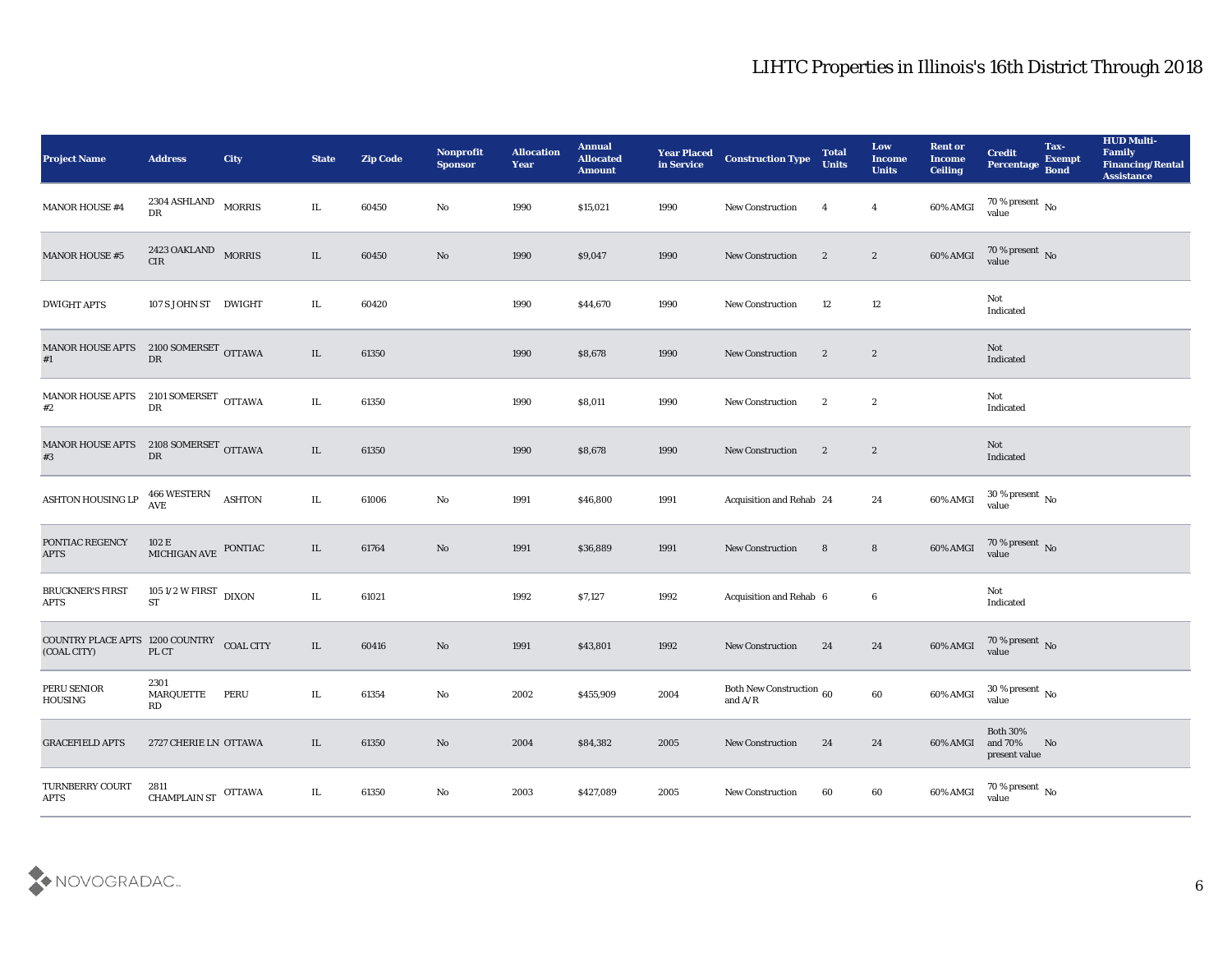| <b>Project Name</b>                                    | <b>Address</b>                    | City             | <b>State</b> | <b>Zip Code</b> | Nonprofit<br><b>Sponsor</b> | <b>Allocation</b><br><b>Year</b> | <b>Annual</b><br><b>Allocated</b><br><b>Amount</b> | <b>Year Placed</b><br>in Service | <b>Construction Type</b>                   | <b>Total</b><br><b>Units</b> | Low<br><b>Income</b><br><b>Units</b> | <b>Rent or</b><br><b>Income</b><br><b>Ceiling</b> | <b>Credit</b><br>Percentage                    | Tax-<br><b>Exempt</b><br><b>Bond</b> | <b>HUD Multi-</b><br>Family<br><b>Financing/Rental</b><br><b>Assistance</b> |
|--------------------------------------------------------|-----------------------------------|------------------|--------------|-----------------|-----------------------------|----------------------------------|----------------------------------------------------|----------------------------------|--------------------------------------------|------------------------------|--------------------------------------|---------------------------------------------------|------------------------------------------------|--------------------------------------|-----------------------------------------------------------------------------|
| <b>VALLEY VIEW APTS</b>                                | 3303 E STATE ST ROCKFORD          |                  | IL           | 61108           | No                          | 2005                             | \$300,690                                          | 2005                             | Acquisition and Rehab 167                  |                              | 167                                  | 60% AMGI                                          | <b>Both 30%</b><br>and 70%<br>present value    | No                                   |                                                                             |
| <b>STREATOR SENIOR</b><br>HOUSING                      | <b>495 OAKLEY</b><br>AVE          | <b>STREATOR</b>  | IL           | 61364           | No                          | 2004                             | \$512,965                                          | 2006                             | <b>New Construction</b>                    | 50                           | 50                                   | 50% AMGI                                          | <b>Both 30%</b><br>and 70%<br>present value    | No                                   |                                                                             |
| <b>BRAIDWOOD SENIOR</b><br><b>HOUSING</b>              | 660 W SECOND<br><b>ST</b>         | <b>BRAIDWOOD</b> | IL           | 60408           | No                          | 2005                             | \$152,505                                          | 2006                             | <b>New Construction</b>                    | 24                           | 20                                   | 60% AMGI                                          | $70\%$ present No<br>value                     |                                      |                                                                             |
| PONTIAC TOWERS                                         | 1011W<br>WASHINGTON PONTIAC<br>ST |                  | IL           | 61764           | No                          | 2005                             | \$268,418                                          | 2006                             | Acquisition and Rehab 111                  |                              | 103                                  | 60% AMGI                                          | <b>Both 30%</b><br>and $70\%$<br>present value | No                                   |                                                                             |
| <b>COUNTRYSIDE</b><br><b>VILLAGES II</b><br>(ROCHELLE) | 907 N SECOND<br><b>ST</b>         | <b>ROCHELLE</b>  | IL           | 61068           | No                          | 2006                             | \$212,692                                          | 2007                             | Both New Construction 125<br>and $\rm A/R$ |                              | 125                                  | 60% AMGI                                          | <b>Both 30%</b><br>and 70%<br>present value    | No                                   |                                                                             |
| PINEVIEW OF<br><b>ROCKFORD SLF</b>                     | 202 N SHOW PL ROCKFORD<br>DR      |                  | IL           | 61107           | No                          | 2006                             | \$281,435                                          | 2007                             | <b>New Construction</b>                    | 99                           | 79                                   | 60% AMGI                                          | 70 % present $\,$ No $\,$<br>value             |                                      |                                                                             |
| PARK PLACE                                             | 609 CTR ST                        | <b>MAZON</b>     | IL.          | 60444           | No                          | 2005                             | \$208,810                                          | 2007                             | <b>New Construction</b>                    | 20                           | 20                                   | 60% AMGI                                          | $70\,\%$ present $\,$ No value                 |                                      |                                                                             |
| <b>TURNBERRY COURT</b><br><b>APTS II</b>               | 2811<br><b>CHAMPLAIN ST</b>       | <b>OTTAWA</b>    | IL           | 61350           | No                          | 2005                             | \$432,840                                          | 2007                             | <b>New Construction</b>                    | 50                           | 50                                   | 60% AMGI                                          | 70 % present $\,$ No $\,$<br>value             |                                      |                                                                             |
| CANTERBURY HOUSE - 1501 LOWELL<br><b>DIXON</b>         | PARK RD                           | <b>DIXON</b>     | IL           | 61021           | No                          | 2006                             | \$444,879                                          | 2008                             | <b>New Construction</b>                    | 50                           | 50                                   | 60% AMGI                                          | $70$ % present $\,$ No value                   |                                      |                                                                             |
| HERITAGE WOODS OF 2600 N ANNIE<br><b>DEKALB</b>        | <b>GLIDDEN RD</b>                 | <b>DEKALB</b>    | IL           | 60115           | No                          | 2006                             | \$2,956,105                                        | 2008                             | New Construction                           | 76                           | 60                                   | 60% AMGI                                          | $70\,\%$ present $\,$ No value                 |                                      |                                                                             |
| <b>EVERGREEN PLACE -</b><br><b>STREATOR</b>            | 1527 E MAIN ST STREATOR           |                  | IL.          | 61364           | No                          | 2006                             | \$1,765,427                                        | 2008                             | <b>New Construction</b>                    | 53                           | 41                                   | 60% AMGI                                          | 70 % present No<br>value                       |                                      |                                                                             |
| PERU SENIOR<br>HOUSING PHASE II                        | 2150 PULASKI<br><b>ST</b>         | PERU             | $\rm IL$     |                 | $\mathbf {No}$              | 2006                             | \$562,726                                          | 2008                             | New Construction                           | 52                           | 50                                   | 60% AMGI                                          | $70\,\%$ present $\,$ No value                 |                                      |                                                                             |
| <b>VILLAGE GREEN APTS 143</b><br>(ROCKFORD)            | <b>BLANCHARD CT BYRON</b>         |                  | IL           | 61010           | $\rm\thinspace No$          | 2008                             | \$3,337,514                                        | 2009                             | Acquisition and Rehab 132                  |                              | 131                                  | 60% AMGI                                          | <b>Both 30%</b><br>and 70%<br>present value    | No                                   |                                                                             |

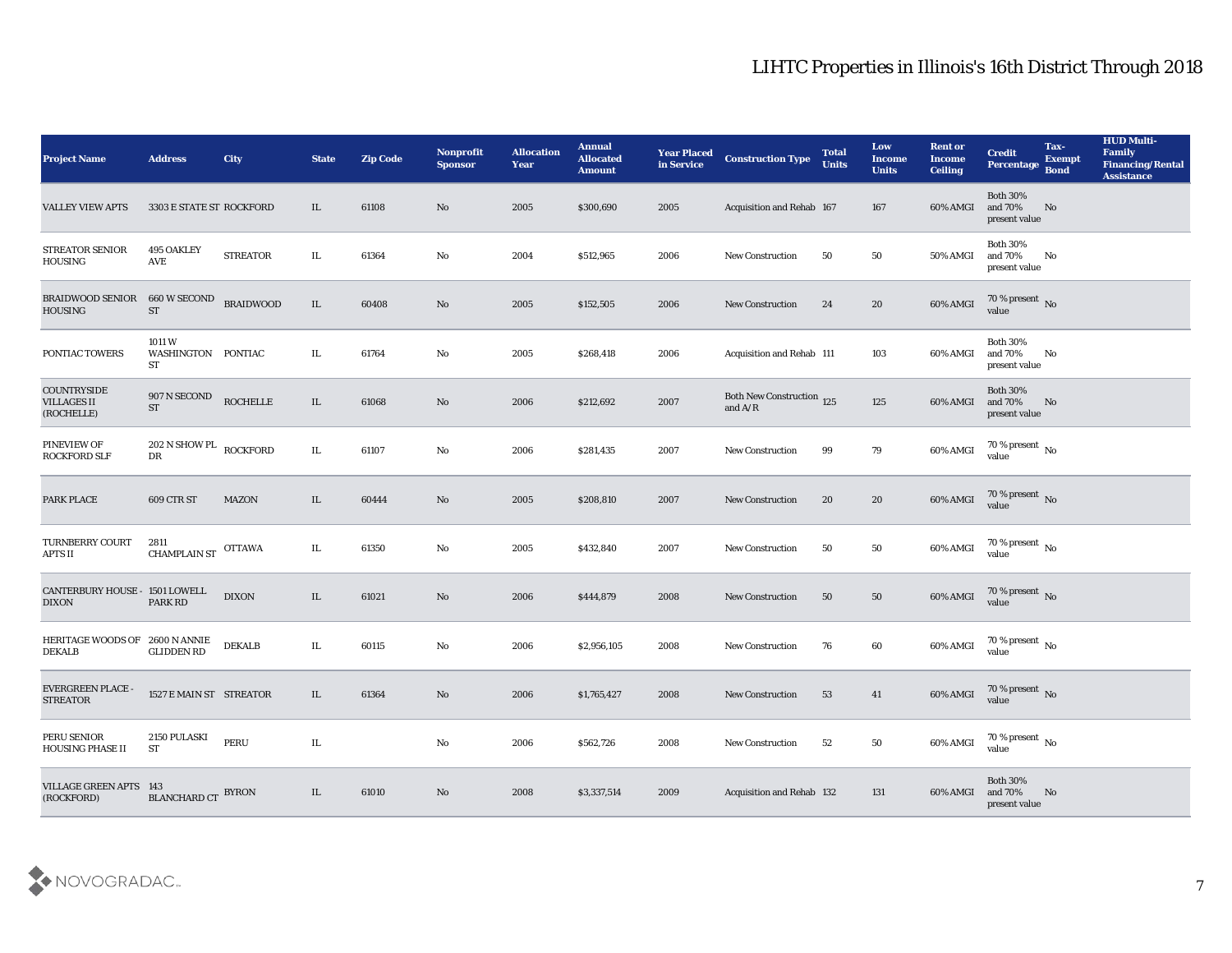| <b>Project Name</b>                                                  | <b>Address</b>                      | <b>City</b>                   | <b>State</b> | <b>Zip Code</b> | Nonprofit<br><b>Sponsor</b> | <b>Allocation</b><br><b>Year</b> | <b>Annual</b><br><b>Allocated</b><br><b>Amount</b> | <b>Year Placed</b><br>in Service | <b>Construction Type</b>              | <b>Total</b><br><b>Units</b> | Low<br><b>Income</b><br><b>Units</b> | <b>Rent or</b><br><b>Income</b><br><b>Ceiling</b> | <b>Credit</b><br>Percentage Bond            | Tax-<br><b>Exempt</b> | <b>HUD Multi-</b><br>Family<br><b>Financing/Rental</b><br><b>Assistance</b> |
|----------------------------------------------------------------------|-------------------------------------|-------------------------------|--------------|-----------------|-----------------------------|----------------------------------|----------------------------------------------------|----------------------------------|---------------------------------------|------------------------------|--------------------------------------|---------------------------------------------------|---------------------------------------------|-----------------------|-----------------------------------------------------------------------------|
| <b>SPRING VALLEY</b><br>SENIOR HOUSING<br>PHASE II                   | <b>ST</b>                           | 201 W FOURTH SPRING VALLEY IL |              | 61362           | No                          | 2007                             | \$787,546                                          | 2011                             | <b>New Construction</b>               | 50                           | 50                                   | 60% AMGI                                          | $30$ % present $\,$ No $\,$<br>value        |                       |                                                                             |
| WILMINGTON SENIOR $\,$ 440 ANNS CIR $\,$ WILMINGTON HOUSING PHASE II |                                     |                               | IL           | 60481           | No                          | 2007                             | \$586,246                                          | 2011                             | <b>New Construction</b>               | 42                           | 40                                   | 50% AMGI                                          | $30\,\%$ present $\,$ No value              |                       |                                                                             |
| THE GLEN AT<br><b>BELVIDERE</b>                                      | 4452 SQUAW<br>PRAIRIE RD            | <b>BELVIDERE</b>              | IL           | 61008           | $\mathbf{N}\mathbf{o}$      | 2006                             | \$1,154,987                                        | 2011                             | <b>New Construction</b>               | 120                          | 96                                   | 50% AMGI                                          | $70\,\%$ present $\,$ No value              |                       |                                                                             |
| <b>BETHPHAGE OF</b><br><b>ROCKFORD</b>                               | <b>1831 APPLE</b><br><b>TREE LN</b> | <b>ROCKFORD</b>               | IL           | 61108           |                             | 2010                             | \$783,549                                          | 2011                             | Not Indicated                         | 25                           | 25                                   |                                                   | <b>TCEP</b> only                            |                       |                                                                             |
| <b>MENDOTA SENIOR</b><br><b>HOUSING PHASE I</b>                      | 1635 WILLIAM<br>WAY                 | <b>MENDOTA</b>                | IL.          | 61342           |                             | 2011                             | \$838,535                                          | 2012                             | Not Indicated                         | 50                           | 50                                   |                                                   | Not<br>Indicated                            |                       |                                                                             |
| <b>OGLESBY SENIOR</b><br><b>HOUSING PHASE I</b>                      | 355 CERULLA<br>CIR                  | <b>OGLESBY</b>                | IL           | 61348           |                             | 2011                             | \$1,083,383                                        | 2012                             | Not Indicated                         | 50                           | 50                                   |                                                   | Not<br>Indicated                            |                       |                                                                             |
| <b>JOHNSTON GARDEN</b><br><b>APTS</b>                                | 1615<br>BLACKHAWK<br><b>BLVD</b>    | <b>SOUTH BELOIT</b>           | IL           | 61080           | No                          | 2010                             | \$387,694                                          | 2012                             | Both New Construction 50<br>and $A/R$ |                              | 50                                   | 60% AMGI                                          | <b>Both 30%</b><br>and 70%<br>present value | No                    | Yes                                                                         |
| CANTERBURY HOUSE 1501 LOWELL<br><b>APTS II</b>                       | <b>PARK RD</b>                      | <b>DIXON</b>                  | IL           | 61021           |                             | 2010                             | \$603,398                                          | 2012                             | Not Indicated                         | 58                           | 52                                   |                                                   | Not<br>Indicated                            |                       |                                                                             |
| OTTAWA SENIOR<br><b>HOUSING</b>                                      | <b>400 JIM</b><br>THOMAS CIR        | <b>OTTAWA</b>                 | IL           | 61350           |                             | 2011                             | \$1,347,595                                        | 2013                             | Not Indicated                         | 62                           | 60                                   |                                                   | Not<br>Indicated                            |                       |                                                                             |
| UNIVERSITY VILLAGE 722 N ANNIE<br>PHASE I-II                         | <b>GLIDDEN ROAD</b>                 | <b>DEKALB</b>                 | IL           | 60115           |                             | 2017                             | \$2,181,512                                        | 2018                             | Acquisition and Rehab 414             |                              | 414                                  | 60% AMGI                                          | 30 % present<br>value                       |                       | Yes                                                                         |
|                                                                      |                                     |                               |              |                 |                             |                                  |                                                    |                                  |                                       |                              |                                      |                                                   |                                             |                       |                                                                             |
| 101 Projects Reported                                                |                                     |                               |              |                 |                             |                                  | \$31,346,409                                       |                                  |                                       | 4,396                        | 4,156                                |                                                   |                                             |                       |                                                                             |
| Location: Illinois's 16th District (Congressional District, 116th)   |                                     |                               |              |                 |                             |                                  |                                                    |                                  |                                       |                              |                                      |                                                   |                                             |                       |                                                                             |